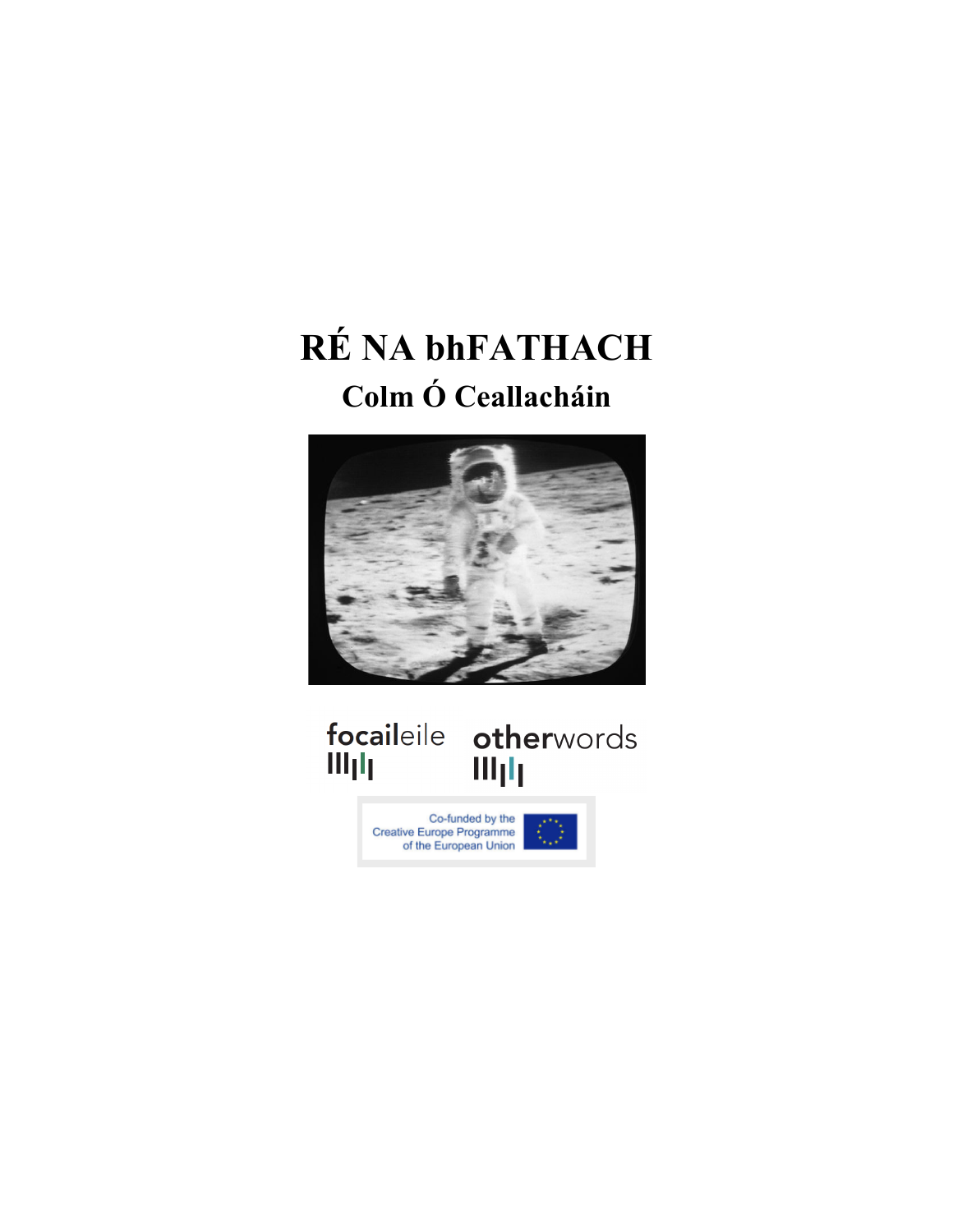## **RÉ NA bhFATHACH**

Pósadh samhraidh a theastaigh ó Chaitríona riamh, fiú sula raibh sí geallta do Mháirtín in aon chor. Aoibhneas a mheabhraigh a leithéid di, ón lá sin i Lúnasa ar pósadh a deirfiúr. Ní raibh sí ach cúig bliana déag d'aois an uair úd, an cailín aonair cuideachta, ach bhí cuimhne na bainise greanta ina haigne go fóill. An teach ósta beag ar Shráid Pharnell lán go béal, an cúlghairdín faoi ghrian an tráthnóna, cling na ngloiní agus monabhar na n-aíonna.

Níos déanaí agus í ina leaba tháinig nótaí aeracha rabhcáin tríd an fhuinneog oscailte chuici, á cur chun suain. Fiú amháin an cith a dhúisigh i lár na hoíche í is a mheall í chun na fuinneoige, b'ábhar iontais é. Cumhracht bláthanna ag leathadh chuici ón ngarraí aníos, gairdéine agus cleimeatas, an boladh treisithe go mór anois ag an mbáisteach. Scaradh na gcompánach an mhaidin dar gcionn ar ndóigh, is an lánúin nuaphósta ag trasnú an bhóthair le traein na Gaillimhe a thógáil. Ina dhiaidh sin a shiúil sí féin is a máthair an t-achar gearr abhaile go teach a bheadh níos ciúine go mór anois in éagmais Mháire.

'Cé a chuirfidh mé ag suí ag aon bhord le Máire agus Pádraig?'

Deich mbliana ó pósadh a deirfiúr, bhí Caitríona ag ullmhú dá bainis féin anois.

'Cuir d'aintíní ann,' a dúirt a máthair léi. 'Réiteoidh siadsan lena chéile fiú mura réiteoidh siad le mórán eile.'

Dhearc Caitríona ar na cártaí a bhí le seoladh aici, ar na litreacha órga a d'fhógródh a lúcháir don saol ar fad.

Ba mhór ag Caitríona agus Máirtín tú a bheith i láthair ag a gceilliúradh pósta ag Séipéal Cnoc San Alfonsas Dé Domhnaigh 20ú Iúil 1969 ag a dó a chlog.

Chuirfeadh sí scairt ar Mháirtín ar ball chun na socruithe deireanacha a phlé leis. Deacair gach uile rud a réiteach ar an toirt is an seasca míle sin eatarthu. Ní fada, áfach, nó go mbeadh an t-achar sin á thaisteal aici le cur fúithi i mbaile strainséartha. Cén iontas Caitríona beagán uaigneach ar uairibh is í ag machnamh ar an saol nua a bhí roimpi. Bhraithfeadh sí uaithi a máthair, baintreach ó bhí Caitríona ina naíonán, bean a bheadh ina haonar sa teach anois. Ach cén dochar, fiú agus post buan múinteoireachta á fhágáil ina diaidh aici, nuair a bhí sí lena rogha nuachair thar fhir an domhain a phósadh.

Ag léamh an nuachtáin a bhí Máirtín nuair a shéid an bonnán. D'fhéach sé suas, ach ní raibh éinne ag corraíl go fóill. Le déanaí a aistríodh é go dtí an líne seo le hoibriú ar an ngluaisteán nua, an *Escort*, is bhí sé fós ag dul i gcleachtadh air. Má bhraith sé é féin ciotach nó mall, áfach, ní dócha gur airigh a chomhoibrithe é. Théidís siúd i mbun oibre ar a gcompord, ag bronnadh *Escort* nó dhó ar an bpobal in aghaidh na seachtaine. Ceap magaidh ba ea Máirtín acu, an fear is deireanaí isteach. Ní raibh aon mhailís taobh thiar de, ní raibh ann ach go raibh ainm na soineantachta air mar nach dtéadh sé ag ól leo.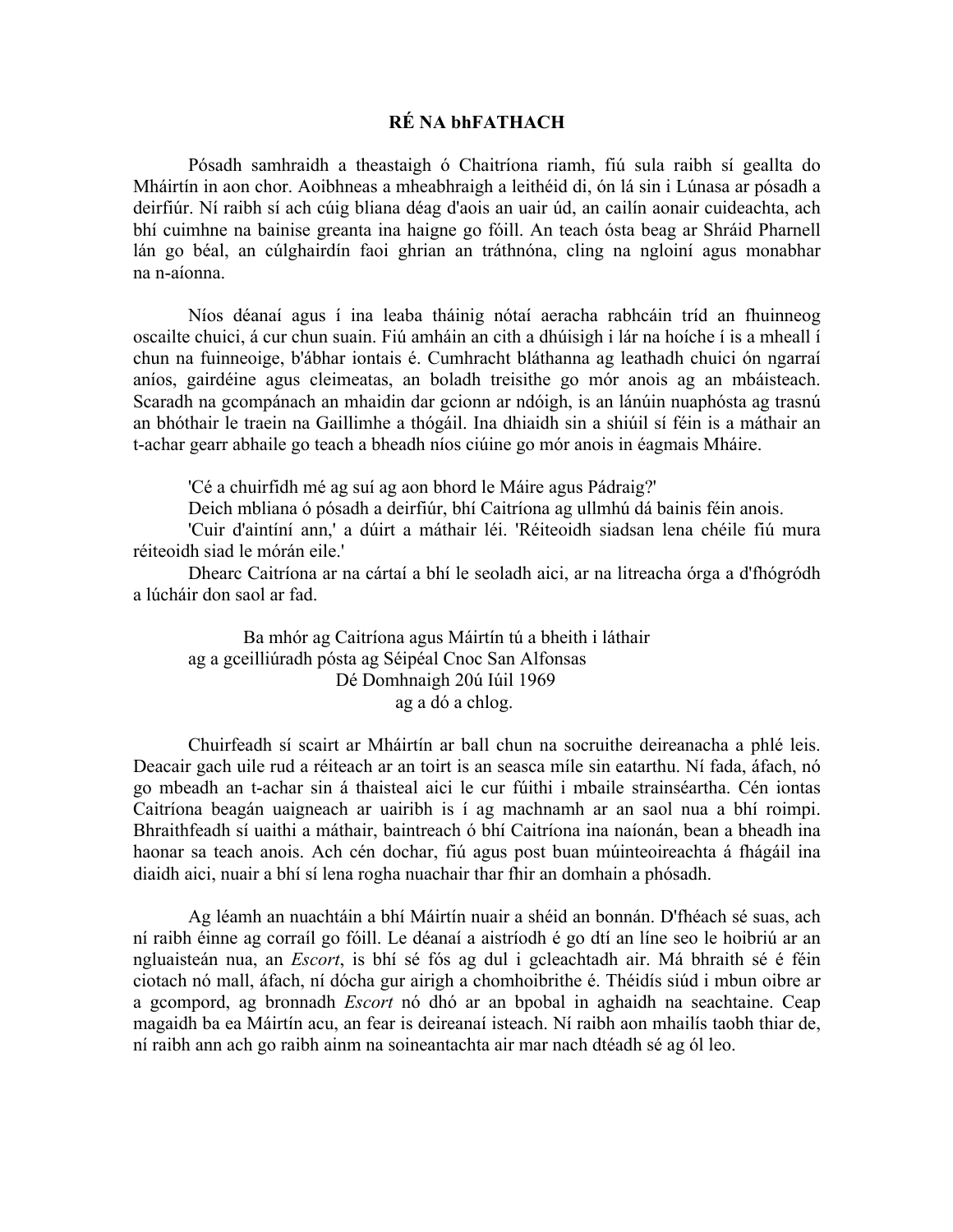'Cén dáta bhur bpósadh?' a d'fhiafraigh Nedser, seanfhondúir na foirne de anois. 'Iúil a fiche.'

'Tá siad le leaindeáil ar an ngealach thart faoin am sin.'

Willie a labhair, fear seoigh críochnaithe.

'An ea?' arsa Máirtín á fhreagairt. 'Dea-thuar, más ea. Beidh an rath orainn ar feadh ár saoil dá bharr.'

'Beidh, cinnte, má aimsíonn siad an marc. Ach má imíonn siad glan thar an ngealach beidh sé ina phuililliú ceart acu. Déan deimhin de, an oíche sin, go mbuaileann tú féin an sprioc, a Mháirtín.'

Ansin a chuaigh an fhoireann ar fad san fhiach air.

'Seachain nach i bpoll a himleacáin a chuireann tú é.'

'Samhlaigh gur ag cur seamanna i gcabhall *Cortina* atá tú.'

B'fhaoiseamh do Mháirtín é, amanna, filleadh ar an obair.

Agus é ag déanamh a bhealaigh ar ais i dtreo na líne, tharraing Nedser Máirtín i leataobh.

'Tá rud éigin anseo agam duit,' ar sé, ag tochailt ciarsúir as póca a sheaicéid.

Chuir sé i lámh Mháirtín é, is á oscailt amach dó chonaic sé go raibh bonn airgid ina lár.

'Tá sé agam le scór bliain,' arsa Nedser, tocht beag ina ghlór. 'Ón mbliain daichead a naoi. Ag comóradh cúig bliana is fiche de réimeas an Ghinearáil atá sé. Deacair a chreidiúint go bhfuil cúig bliana is daichead caite anois aige i gceannas orainn, séan air.'

Bhris Willie, a bhí ag cúléisteacht leo, isteach ar an gcomhrá anois.

'Léan air, an feosachán! Nach mór an ceithre scór sroichte aige is é lán de rámhaillí na hóige. Measann an fear bocht go bhfuil sé ag fearadh cogaidh ar na dúchrónaigh go fóill.'

Leag Nedser lámh ar an mbonn arís, is ba bheag nár bhrúigh sé trí chraiceann Mháirtín é leis an bhfraoch a bhí air.

'Cúramach, a bhligeaird,' ar sé, ach níor thug Willie ceann air.

'An ea go gcreideann sé gurb eisean atá tofa ag na Poncánaigh chun Apollo a thiomáint, fad is a théann Armstrong is Aldrin ar a gcamchuairt?'

'Cúramach,' a dúirt Nedser arís, ach bhí Willie bailithe leis faoi seo.

D'amharc Máirtín síos ar an mbonn ina ghlac gona inscríbhinn mhórchúiseach. Cad a dhéanfadh sé lena leithéid de thruflais nó conas a chuirfeadh sé ina luí ar Nedser nach raibh sé uaidh? Bhí cairde cumhachtacha sa chúirt aige siúd, is seachas Willie neamhurramach ní mhaslódh éinne an Ginearál ina fhochair.

'Go raibh maith agat,' ar sé faoi dheireadh. 'Is mór an onóir dom an bonn seo a fháil.' 'Fadhb ar bith, a bhuachaill. An bhfuil do sháith feicthe agat de anois?'

Lig Máirtín osna faoisimh faoina anáil. Sracfhéachaint a bhí á fháil aige ar an mbonn, mar a bhfaighfí ar thaisí naoimh. Ba bheag nár theilg sé uaidh é lena dhúil bheith réidh leis. Nuair a bhí sé fillte ina phóca ag Nedser arís, chuir sé cogar i gcluais Mháirtín.

'Focal comhairle duit, a mhic, faoi dháta do phósta. Cothrom an lae sin a tháinig an Ginearál i gcumhacht. Ná tarraing easonóir ar an ócáid le do cheilliúradh suarach féin, más ea. Roghnaigh dáta eile don phósadh.'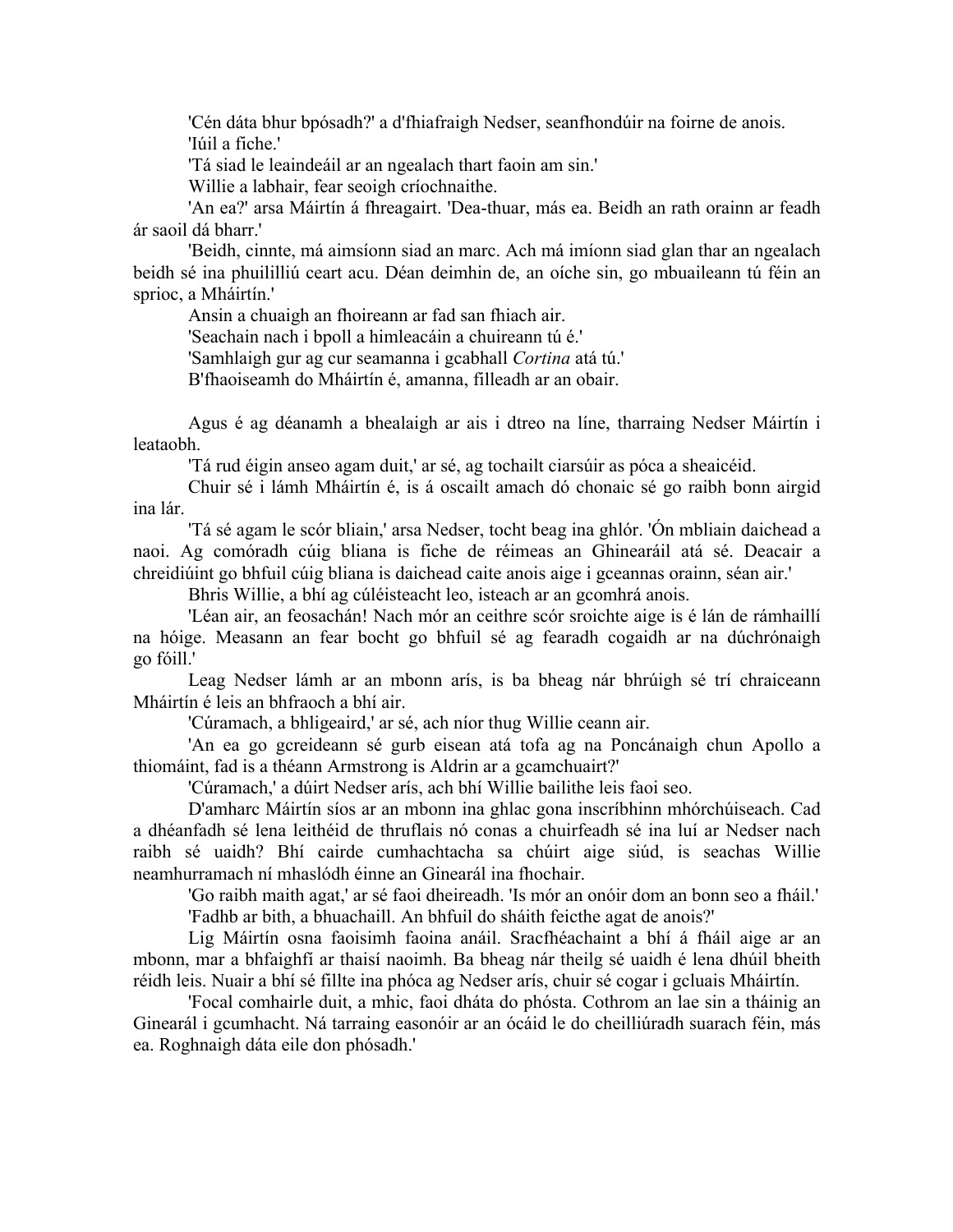Ar chúinne Shráid Thomáis a bhí Caitríona ag feitheamh, í ar bís le go n-inseodh sí an scéal is deireanaí do Mháirtín ach eisean déanach mar ba ghnách aige. Ar Shráid Thomáis a chéad rinne sí coinne leis, agus ó shin i leith is ann a bhuailfeadh sé léi is é ar cuairt chuici. An cumann rámhaíochta a mheall i gcéaduair é le cos a thumadh in uiscí odhra na Sionainne, cé gurb é damhsa an *Regatta* príomhchuspóir an chriú i ndáiríre. Nuair a thosnaigh sé féin is Caitríona ag siúl amach lena chéile bhí damhsaí go leor eile acu, agus rincí go maidin iad go minic, sa Royal George is sa Jetland. Ba nós le Máirtín í a thionlacan abhaile ina ndiaidh tar éis cúpla póg a bhréagadh aisti, roimh léimt ar bord an chéad bhus go Corcaigh lena sheal oibre a thosnú. Inniu freisin, agus é tagtha faoi dheireadh, is ar theach Chaitríona a bhí a thriall.

'Cad atá cearr?' ar sé léi, a míshuaimhneas braite nach mór láithreach aige.

Taobh leis a shiúlfadh sí i gcónaí, gan fonn uirthi méar fiú a leagan air is iad amuigh lena chéile. Ní le farasbarr geanmnaíochta a dhéanadh sí é seo, ach gur phléisiúr ann féin di é a bheith ina fochair. Ní raibh sí chun luí leis roimh phósadh dóibh, is cé nach raibh Máirtín go hiomlán ar aon intinn léi, ghéill sé dá mianta. Bhí mianta eile aici mar sin féin. Níor labhraíodh mórán i measc a comhluadair ar chúrsaí comhriachtana is ba dhiúltach, de ghnáth, an méid a bhí le rá fúthu. Cros a bhí sa ghníomh collaí dar le go leor dá cairde, cros a bhí le hiompar ag mná fadfhulangacha dá leithéidí. Ach bhí dúil thar na bearta ag Caitríona i Máirtín is bhí sí ag súil go mór, mar a luaigh sí go neamhbhalbh leo, leis an gcros áirithe sin a iompar. Bhainfeadh sise pléisiúr as gach nóiméad príobháideach a chaithfeadh sí lena fear, pé ciotach stadach a dtadhaill, is iad ag dul in aithne ar a chéile.

Nuair nár thug Caitríona freagra láithreach air, chuir Máirtín an cheist arís.

'Cad atá cearr, a chroí?'

Níor mhoilligh ar a coisíocht puinn is í á fhreagairt.

'Níor theastaigh uaim é a lua leat go dtí go rabhamar sa bhaile, ach níl leigheas air anois, is dócha. Tá an t-óstán tar éis an bhainis a chur ar ceal.'

Mura raibh rudaí ag dul go breá do Mháirtín ba é an seanphort aige ná go bhfeabhsódh siad amach anseo, is fiú mura bhfeabhsódh, nach rachaidís in olcas. Dá rachadh, áfach, nach raibh a shláinte aige go fóill? Mura bhfaigheadh sé bás, is é sin, de ghalar éigin idir an dá linn. I mbeagán focal, bhí féith láidir éadóchais ann ó dhúchas. É sin ráite bhí srian á chur aige, tar éis bliana i gcleamhnas leis an mbean dearfach seo, leis an meon duairc seo aige. Ní raibh an díomá a bhraith sé le sonrú sa bhfreagra a thug sé uirthi anois, dá bhrí sin.

'Nach cuma? Tá am fós againn le hóstán eile a chur in áirithe.'

'Ní thuigeann tú,' ar sí, ag gáire in ainneoin a míchéadfa. 'Ní bheidh óstán sa tír le fáil ar an dáta sin, is ar chúis chomh neafaiseach.'

'Tabharfaidh mé buille faoi thuairim faoin bhfáth atá leis – ceiliúradh cúig bliana is dhá fhichead de réimeas ár gceannaire groí, agus cosc dá réir sin ar spraoi, gan trácht in aon chor ar lánúin a bheith ag pósadh. An Ginearál abú! Cad é mar bhéim éaganta sa tír seo ar dhátaí<sup>'</sup>

'Beidh orainn lá nua a lorg, mar sin.'

'Agus sagart nua freisin, más ea. Nár dhúirt tú liom nach mbeadh Séamus thart ach ar feadh dhá lá nó trí?'

Bhí cead faighte óna ord ag Séamus, uncail Chaitríona, filleadh ó na misin chun iad a phósadh. Ní raibh sé sa bhaile le breis is deich mbliana roimhe sin. Bhí an teach sroichte anois acu, ach stad Máirtín sular chas siad isteach.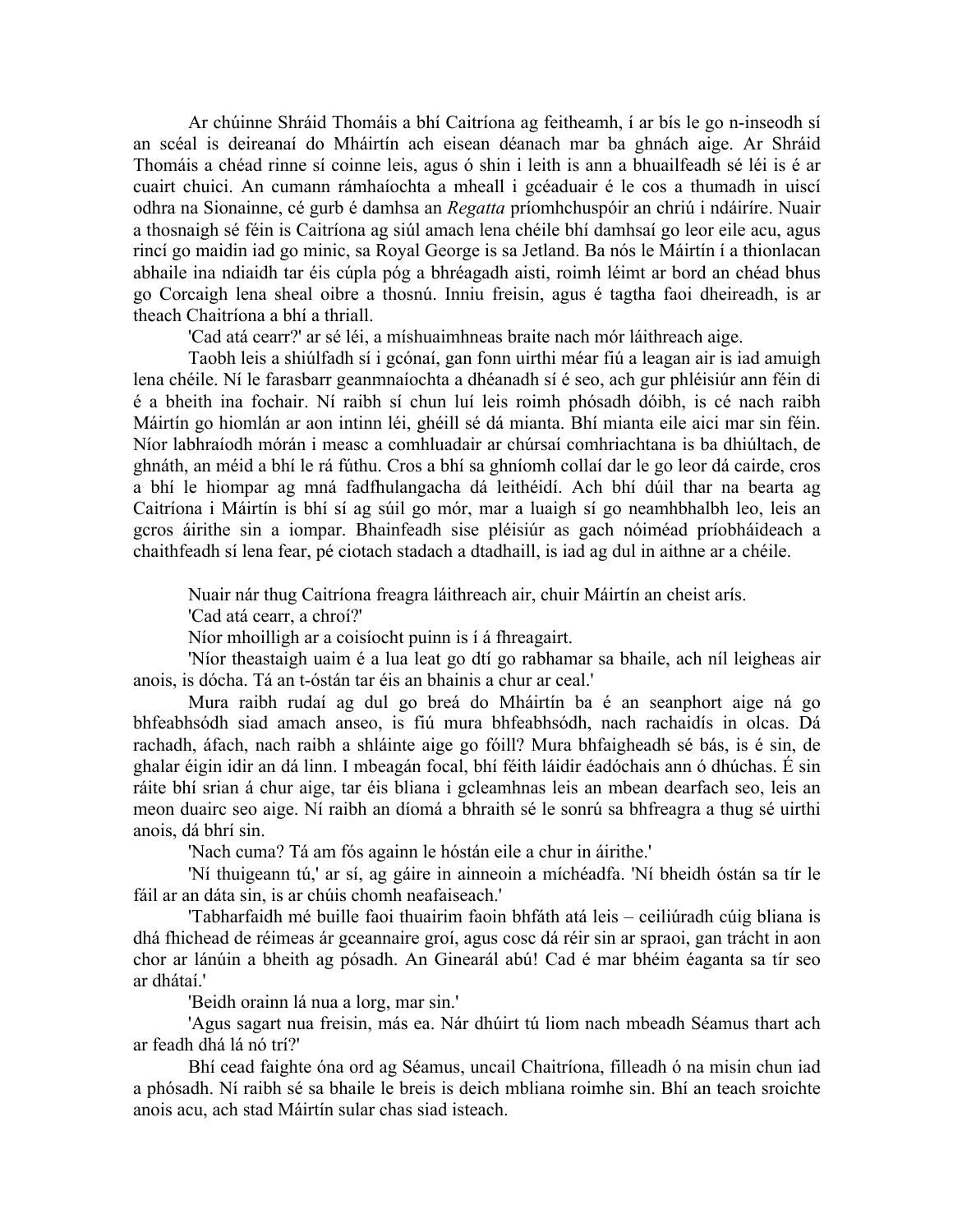'Ar labhair tú le do mháthair faoi?'

'Níor labhair, nó go mbeifeá curtha ar an eolas ar dtús agam.'

'Go maith. Déarfaimid léi go mbeidh an pósadh ag dul ar aghaidh i gceann coicíse mar a bhí beartaithe againn.'

'Cad faoin óstán?'

'Ná bac leis. Searmanas beag a bheidh againn.'

'An bhfuil tú cinnte?'

'Cad is féidir leo a dhéanamh, muid a chaitheamh sa charcair?'

'Cuirfidh mé an bhuíon cheoil ar ceal, mar sin.'

'Déan, cinnte. B'fhéidir go gcasfadh Máire port nó dhó ina háit.'

'Ar mhaith leat go dtréigfeadh gach éinne an bhainis?'

'Ní bheidh mórán i láthair anois, pé scéal é. De réir mar atá cúrsaí ag dul, is sa seomra bia ansin istigh a bheidh an bhainis á ceiliúradh againn.'

Díreach tar éis an lóin, is é ag filleadh ar a líne, gaireadh Máirtín chuig oifig a shaoiste. Bhí beirt fhear ag feitheamh ansin dó, fear maol, bolgramhar sna daicheadaí agus compánach níos sine arís, a shúile beaga báite i loganna a bhlaoisce. Cad sa bhfoc a sheol an Brainse ina threo?

'Suigh síos,' a dúirt a shaoiste leis, ag lasadh toitín is ag suí trasna na deisce uaidh.

Ní túisce Máirtín suite nó gur leag an fear ramhar a lámha anuas ar bharr na cathaoireach. Shuigh Máirtín chun tosaigh, ag iarraidh tadhall na méara mothallacha sin a sheachaint.

'Do sheachtain dheireanach oibre mar bhaitsiléir,' arsa an saoiste leis.

'Sin é. Slán go deo le mo shaoirse ansin. Beidh mé i mo sclábhaí aici faoin am go bhfillim anseo.'

'Feicim go bhfuil coicís saoire á tógaint agat.'

'Tá, agus stáir ragoibre curtha isteach agam le bliain anuas le híoc as. Ní thuigeann mo dhuine anseo cad is brí le ragobair,' ar sé leis an mbeirt ar a chúl, a d'fhan ina dtost.

Lean an saoiste air á cheistiú.

'Cathain a bheidh an lá mór agaibh?'

'Seachtain ón Domhnach.'

'Seachtain ón Domhnach.'

An fear caol a bhí tar éis labhairt. I gcoinne an bhalla a bhí sé ina sheasamh, as amharc ar Mháirtín taobh thiar de chabhail a chompánaigh.

'Seachtain ón Domhnach,' ar sé arís. 'Cén dáta é sin?'

'An fichiú, de réir m'fhéilirese ar aon nós.'

'An fichiú, de réir d'fhéilire. An fichiú lá? An fichiú bliain ag fás? An fichiú cloch meáchain, dála Pat anseo?'

'Éist, a scraiste,' a scairt an bleachtaire eile amach.

'An fichiú Iúil,' a dúirt Máirtín.

'An fichiú Iúil. Tá an dáta sin i gcúl mo chinn agam ar chúis éigin, ach ní féidir liom mo mhéar a leagan uirthi. Aon tuairim agat, a Mháirtín?'

Ní raibh le cloisteáil ach análú domhain Phat os a chionn. Cuireadh an cheist air arís. 'Tuairim ar bith?'

Labhair Pat.

'Nach bhfuil cluiche ceannais Laighin ar siúl ar an lá sin, a Éamoinn?'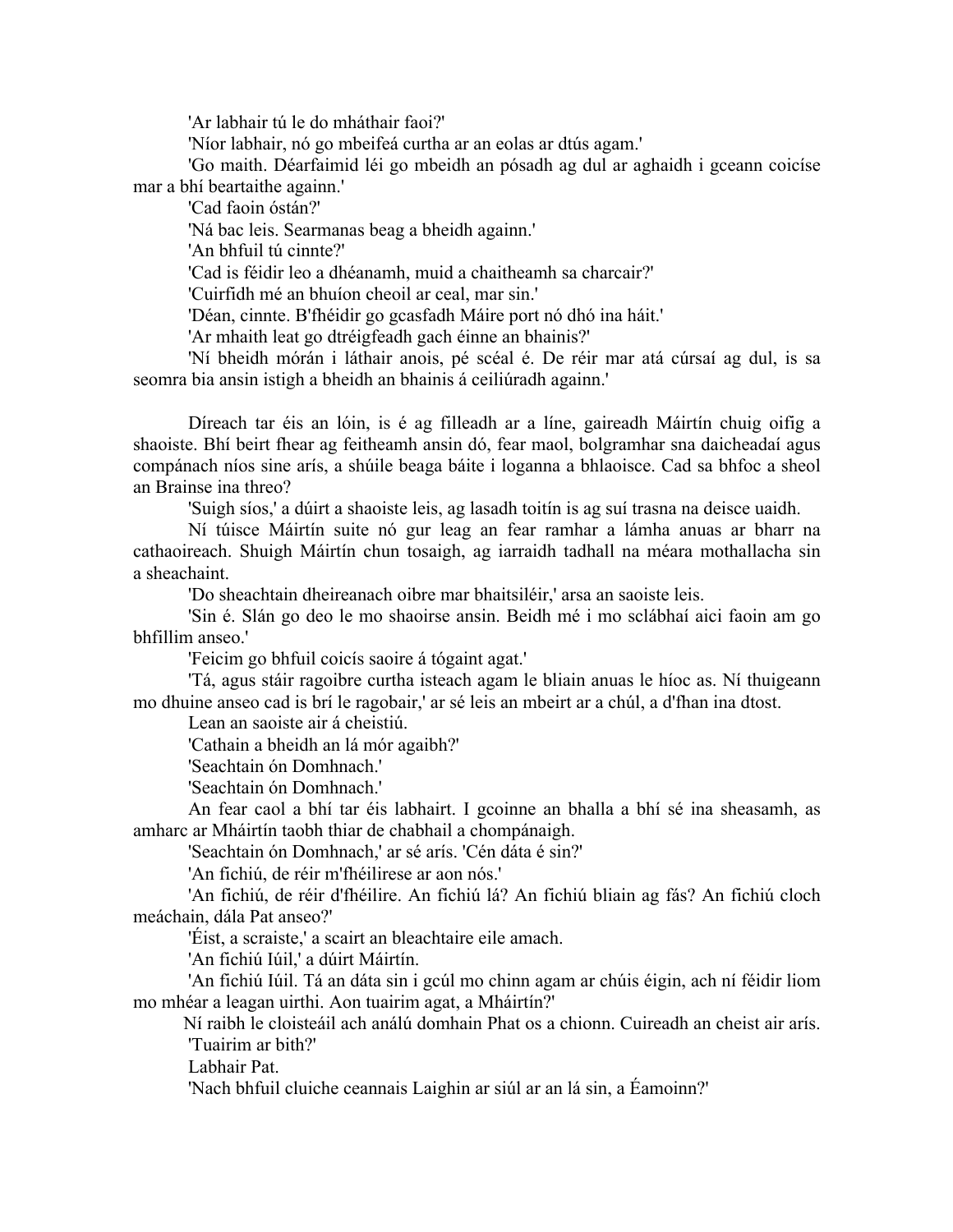'Is fíor dhuit, a Phat, agus mo chontae féin as an áireamh. Loch Garman bocht, gan bliain caite ó bhuaigh siad craobh na hÉireann. An bhfuil aon suim agat san iomáint, a Mháirtín?'

'Roinnt éigin.'

'An bhfuil seans ar bith ag Corcaigh i mbliana, meas tú?'

'Níos mó ná mar atá ag Loch Garman, pé scéal é.'

Bhraith sé dorn crua Phat ar a bhaithis.

'Bíodh béasa agat, a bhastaird.'

Thosnaigh Éamonn á cheistiú arís.

Ar chuaigh tú riamh ar scoil, a Mháirtín?'

'Chuaigh, gan amhras.'

'Chuaigh, gan amhras. An raibh tú as láthair le linn ranganna na saoránachta?' 'Ní raibh in aon chor.'

'Ach fós ní heol duit cén tábhacht a bhaineann le dátaí faoi leith. An fichiú lá seo romhainn, cuir i gcás.'

Tháinig tost eile sa chomhrá.

'Maith go leor,' arsa Pat faoi dheireadh. Chroith sé lámh an saoiste. 'Ní chuirfimid a thuilleadh de do chuid ama amú. Téanaimid, a Mháirtín. Rachaimid ar thuras beag.

Thiomáin siad ar feadh leathuaire ar bhóithre cúnga tuaithe, faoi scáth na gcrann nuair a bhí a leithéid ar fáil, is faoi mheirbhsholas na gréine nuair nach raibh. Tar éis dóibh droichead beag a thrasnú, stadadh an gluaisteán ar thaobh an bhóthair. Bhí cosán le feiceáil le hais an tsrutháin, agus lean siad a lorg siar chomh fada le garrán beag troime.

'Cá bhfuilimid ag dul?'

Bhí an bheirt bhleachtaire ag cadráil eatarthu féin ar feadh na slí, Máirtín ar a gcúl is gan aird ar bith á dtabhairt acu air. Ba léir go raibh seanaithne acu ar an t-aistear seo. Scuab siad go gasta thar chraobhacha crainn a bhí cromtha faoi ualach a gcuid bláthanna. Clúdaíodh Máirtín, agus é sna sála orthu, i bpúdar mín pailine. D'ardaigh an cosán ansin, is tháinig tost ar an mbeirt eile le méid a saothair. Ní raibh le cloisteáil ar feadh tamaill ach siosarnach uisce agus cnagaireacht dreoilín teaspaigh, é de shíor ag gearán, de shíor ag preabadh chun cinn orthu. Gan choinne, nach mór, a tháinig siad ar an bhfoirgneamh.

Thochail Pat beart eochracha as a phóca, is tar éis roinnt útamála d'éirigh leis glas an gheata a scaoileadh. Ceardlann de shórt éigin a bhí laistigh, píosaí miotail is adhmaid scaipthe ar fud an chlóis, a thuilleadh caite ina charn mór ar chúl. D'oscail Pat doras na hoifige, is d'ordaigh do Mháirtín dul isteach roimhe. Ní raibh spás ach ar éigin don triúr acu inti, na bleachtairí ina suí ar an deasc beag, Máirtín ina sheasamh is a dhroim leis an bhfuinneog.

'Cá mbeidh an bhainis ar siúl?' a d'fhiafraigh Éamonn de a thúisce is a bhí an doras druidte.

Luaigh Máirtín ainm an óstáin, á mheabhrú dó go raibh sé curtha ar ceal anois.

'Tá, gan amhras,' a dúirt Pat. 'Is tírghráthóir den scoth thú.'

Bhain sé de a chasóg, is leath boladh stálaithe allais ar fud an tseomra.

'Cá bhfuil sibh le pósadh?' arsa Éamonn.

Thug Máirtín ainm na heaglaise dó ag rá, arís, go raibh an searmanas ar ceal. Ócáid bheag phríobháideach a bheadh anois acu, rud nach gcuirfeadh isteach ar cheiliúradh ar bith eile a bheadh ag dul ar aghaidh ar an lá sin.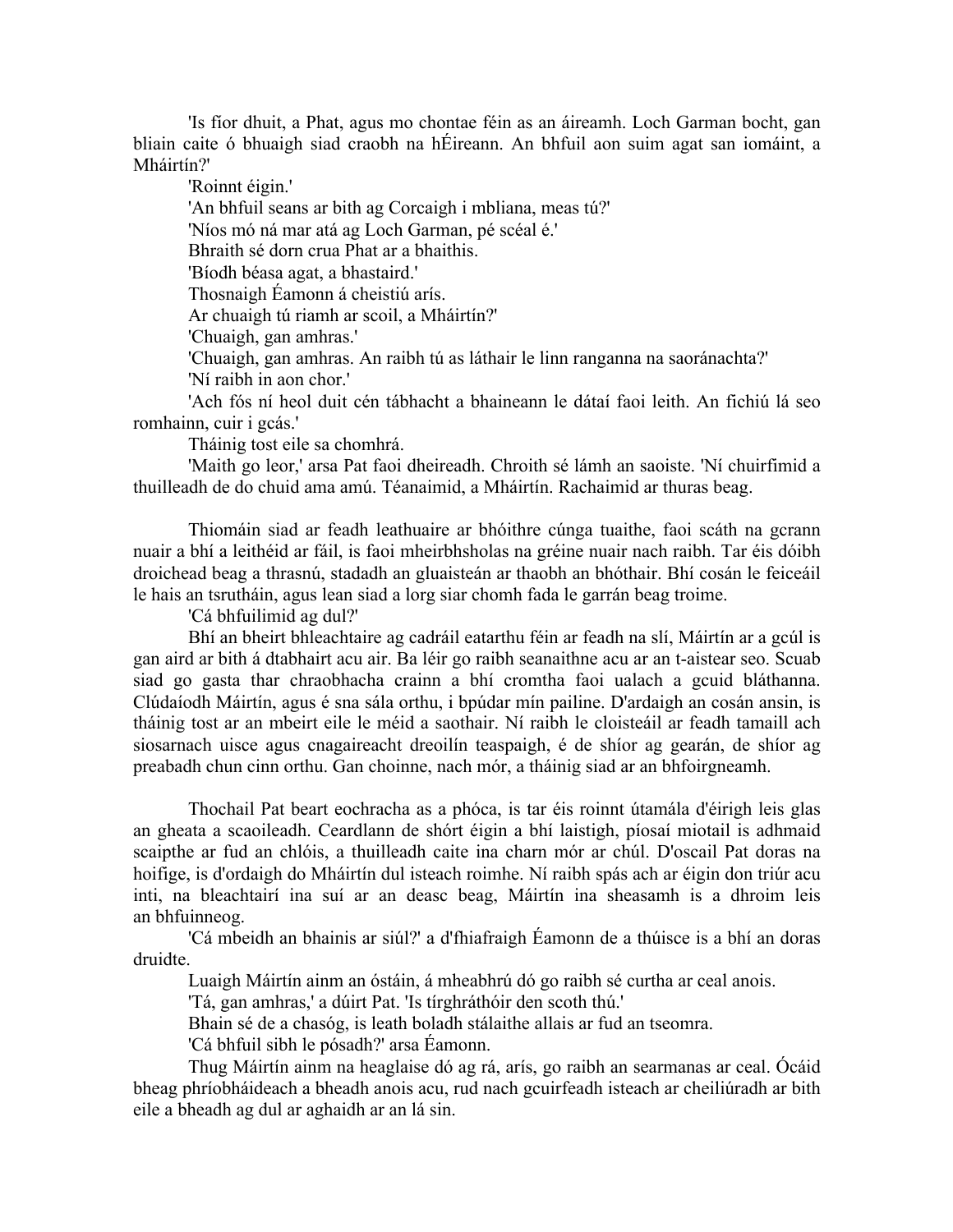D'éirigh Pat agus sheas os a chomhair, ag séideadh siota lofa anála ina threo.

'Tír iontach í seo,' ar sé, 'ach níl meas madra ag daoine áirithe uirthi.' Bhí méar ramhar á shá in ucht Mháirtín aige le gach focal a labhair sé. 'Daoscar iad siúd, dream gan srian acu ar a mianta. Daoscar, a deirim.' Nuair a shuigh sé arís, labhair Éamonn. 'Cad a dhéanfaidh Séamus?'

'Séamus?'

'An t-athair ró-oirmhinneach Séamus, uncail do mhná, a bhí chun an tAifreann a léamh.'

'An raibh a fhios agat,' a bhris Pat isteach air, 'go bhfuil cónaí orainn ar an seachtú oileán déag is mó ar domhan? An seachtú oileán déag! Níos mó ná an Chipir, níos mó ná an Nua-Shéalainn fiú. Ní chloisim sin á lua ag an daoscar is iad ag clamhsán fúinn.'

'Iománaí maith ba ea Séamus,' a dúirt Éamonn arís. 'Is minic mé á mharcáil. Bastard beag crua. Ba chóir go mbeadh colm breá leathan ar chúl a chinn aige ón smiotáil a thug mo chamán dó lá. Breathnaigh é nuair a bheidh sibh os a chomhair ar an altóir.'

'Ní bheimid dár bpósadh aige anois.'

'Ní bheidh, ar ndóigh. Cén fuadar atá fúibh, ar aon nós? Fan tamall eile nó go mbeidh a iubhaile órga á cheiliúradh aige, an cladhaire.'

De réir mar a bhí an t-agallamh ag dul ar aghaidh bhí Máirtín ag dul i laige, an ghrian ag taitneamh tríd an bhfuinneog ar a chúl is é céasta ag an tart. An raibh sé seo ag tarlú dó i ndáiríre, é á cheistiú acu faoi rud chomh neamhurchóideach lena phósadh féin? Bhíog sé ansin arís nuair a thug Pat sonc spórtúil dó sna heasnacha.

'Féach air, an stail, is an ragús atá air. Ní fhéadfadh sé fanacht chomh fada sin le pósadh, a Éamoinn.'

Ba bheag nár thit an bheirt acu den deasc leis an racht a chuir Pat de, idir gháire is chasachtach.

'An rud nach dtuigim,' a dúirt Pat, 'ná conas is féidir leo an Apollo a stiúradh i rith an lae is gan radharc acu ar an ngealach.'

Bhí sé ag tiomáint go mall, lámh ar an roth aige, an ceann eile ag bualadh poirt ar dhíon an ghluaisteáin. Chas Éamonn siar i dtreo Mháirtín sa chúlsuíochán.

'An gcloiseann tú an leibide? Gan de chumas air an cheist is bunúsaí a thuiscint. Táim náirithe aige. Pé scéal é, seo mar atá, a Mháirtín. Is lá cuimhneacháin náisiúnta é an fichiú lá, is níl ceadaithe ar an ócáid sin ach comórtha oifigiúla. Glaoigh isteach chuig an stáisiún faoi cheann seachtaine, mar sin, agus bíodh dáta agus ionad nua do bhainise beirthe leat agat. Ar chuala tú trácht riamh,' ar sé le Pat ansin, 'ar fholús dorcha spáis? Chuirfinn geall air nach bhfuil sé leath chomh folamh leis an spás sin idir do chluasa.'

Phléasc siad beirt amach ag gáire. I ndiaidh dóibh Máirtín a fhágáil ar thaobh na sráide, sháigh Pat a cheann amach tríd an fhuinneog.

'Cuimhnigh, a Mháirtín,' a scairt sé amach. 'An seachtú oileán déag is mó ar domhan! Beir bua anois.'

Ar imeacht dóibh, d'fhan Máirtín mar a raibh sé ar feadh tamaill. Báite in allas faoin ngrian mhíthrócaireach agus báite, freisin, óna bhásta anuas, ina mhún bréan féin.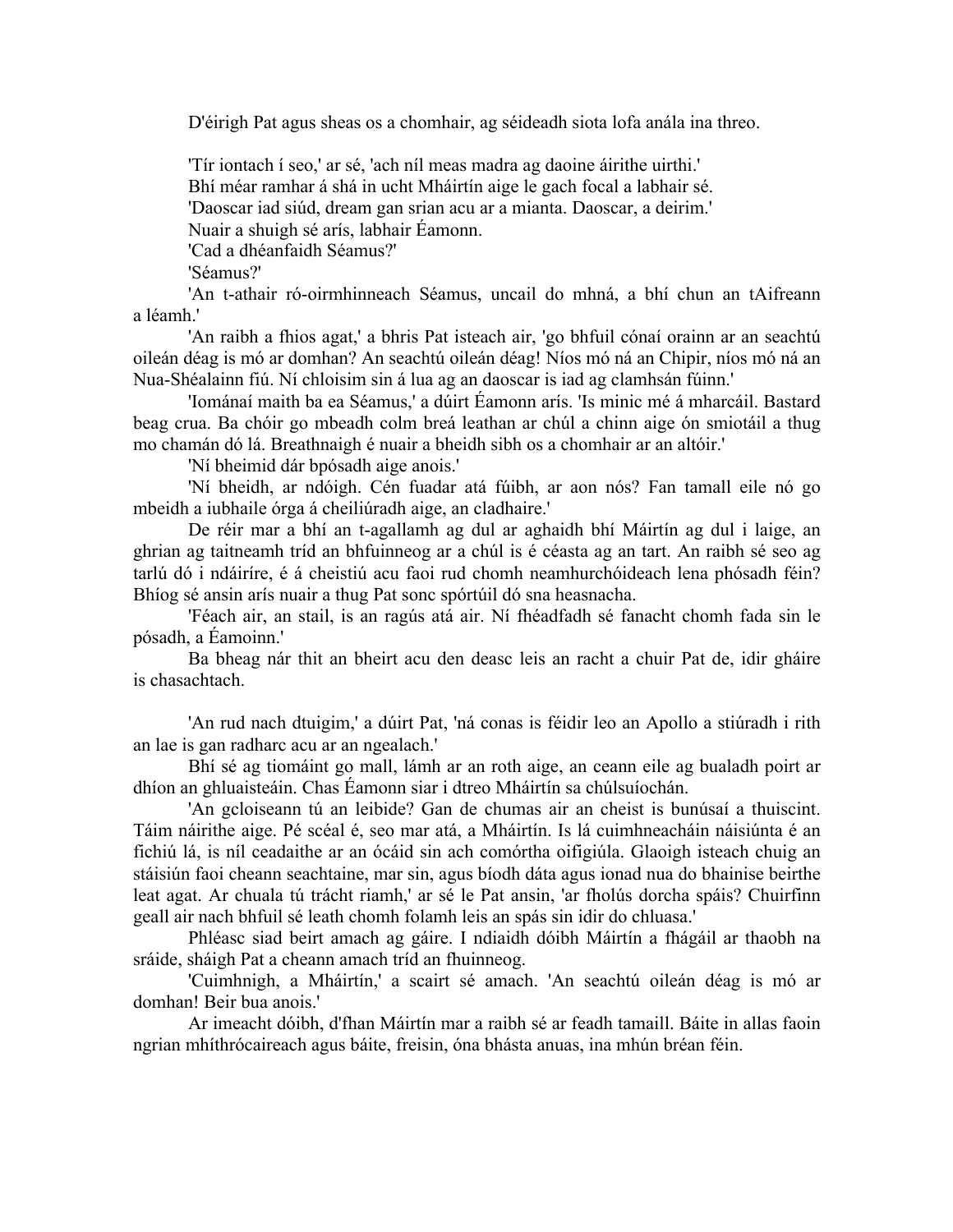'Éamonn sa Bhrainse. Ní chuireann sé iontas ar bith orm.'

Ag suí sa chlós a bhí Séamus, gloine uisce beatha ina ghlac aige agus Máirtín taobh leis ar an mbinse.

Trí dhoras na cistine bhí tráchtaire le cloisteáil is é ag spalpadh as an ráidió ó Pháirc an Chrócaigh, a ghuth nach mór bodhraithe ag gleo meidhreach na n-aíonna. Bhí a pósadh samhraidh á ceiliúradh ag Caitríona ar a rogha dáta, beag beann ar na húdaráis. Amuigh faoin tuath a bhí an chuileachta ar bun, i dtábhairne Jack, seanuncail le Caitríona. Tábhairne beag a bhí ann, an beár chun tosaigh agus an chistin ar a chúl, é i bhfad ó shúile fiosracha ar bith. Sa séipéilín thíos an bóthar a thit an searmanas amach, mar a raibh seanaithne ag Séamus ar an sagart paróiste. Ar uairibh i rith na seirbhíse bhí air tiontú go Tagalog, a laghad taithí a bhí aige ar an liotúirge nua ina theanga dhúchais. Ba chuma leis an lánúin cén teanga a bhí á húsáid aige, ar ndóigh, ach iad a bheith pósta ar deireadh.

'Bhí sé ceart go leor mar lánchúlaí,' a lean Séamus ar aghaidh. 'Ní bheadh trua ar bith ag cosantóirí na laethanta sin duit, ar imeall na cearnóige ach go háirithe, is chomhlíon Éamonn a dhualgaisí go paiteanta. Fear é, measaim, a ghlacann go héasca le horduithe, go háirithe nuair a bhíonn buille fill nó dhó le bualadh.'

'Agus tusa chomh neamhurchóideach sin nach leagfá méar riamh ar imreoir, is dócha.'

'Bhí diabhlaíocht a dhóthain ionam, is fíor, sular imigh mé go Maigh Nuad. Ina dhiaidh sin freisin, cé nach ar pháirc na himeartha a chleacht mé í.'

'Saol eile ar fad a bhí romhat i Maigh Nuad, ar ndóigh.'

Bhain Séamus súmóg as an deoch.

'D'fhéadfá sin a rá. Bhí mé ocht mbliana déag d'aois, gan aithne cheart curtha agam ar an saol go fóill. Cé gur chreid mé go raibh gairm ó Dhia faighte agam, níor thaitin déine na rialacha liom. D'oir sé dom imeacht chuig na hOileáin Fhilipíneacha, i bhfírinne, cé gur bhraith mé uaim mo mhuintir. Tháinig mé ar mo ghuth ansin, nó gur cuireadh gobán orm tráth *Humanae Vitae*.'

'Céard?'

Rinne Séamus gáire.

'Mo leithscéal. Déanaim dearmad, uaireanta, gur i ngan fhios don saol a mhaireann cliarlathas na heaglaise go minic. *Humanae Vitae*. Imlitir a d'eisigh an Pápa ag cur coisc ar fhrithghinniúint, is é dall ar chás na mban go léir atá ag sclábhaíocht ar son a muirir. D'fheicinn gach lá iad, is an líon tí ag dul i méid in aghaidh na bliana orthu. Leanbh sa bhroinn acu nó leanbh ag diúl, nó an dá cheann le chéile ar uairibh. Nuair a labhair mé amach díbríodh go paróiste beag i dtuaisceart Luzon mé, is ní bheadh cead tugtha dom an tAifreann féin a cheiliúradh murach an ganntanas sagart sa dúiche.'

'Níor tháinig tú ar athrú intinne ansin, fiú ar son na síochána?'

'Níor tháinig. Is méanar dóibh seo a d'fhulaing géarleanúint mar gheall ar an bhfíréantacht, de réir dealraimh, óir is leo ríocht na bhflaitheas. Níor tháinig tú féin ar athrú intinne maidir le dáta do phósta, ar son na síochána céanna?'

'Tháinig, cinnte, ach gur mó go mór m'fhaitíos roimh Chaitríona ná roimh na húdaráis. Mheas mé, dá bhrí sin, go mb'fhearr rudaí a fhágáil mar a bhí.'

'Tá siad i ngach áit, a bhuachaill, mar ghéarleantóirí!'

Bhí siad fós ag gáire nuair a thaibhsigh Caitríona i bhfráma an chúldorais, gloine ina lámh aici. Péarla, a shíl siad beirt, is í ag lonrú sa lagsholas.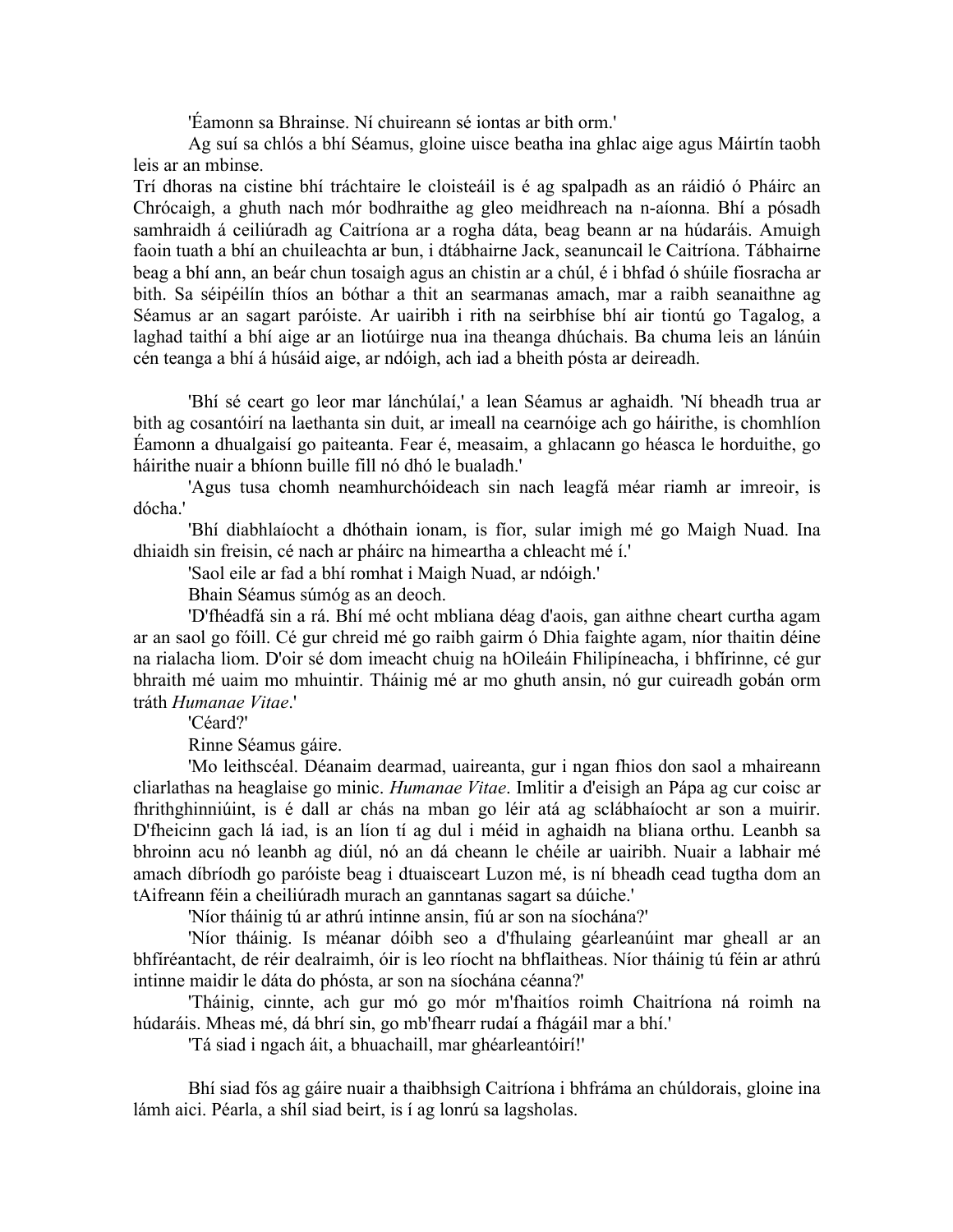'Cén comhcheilg atá ar bun agaibh anseo amuigh?' ar sí, ag suí eatarthu. Rinne siad spás di, is labhair Séamus léi.

'Bhí mé ag fiafraí den fhear seo cén dalladh púicín a chuir sé ort an lá ar thoiligh tú é a phósadh.'

'Ó, ní bheifeá suas lena chuid cleasanna, a Shéamuis. Táim bréagtha aige, amach is amach. Caithfidh go bhfuil ortha curtha san im aige orm.'

'Is fíor di,' a dúirt Máirtín, 'agus é slogtha siar i ngan fhios ansin aici.'

Thiontaigh sé ar Chaitríona, a mhéara ag fí dlaoithe a gruaige is é ag labhairt léi.

'Conas atá ag an tionól istigh?'

Thart faoi scór a bhí tar éis freastal ar an bpósadh, iad ag ól is ag ithe sa chistin ó shin i leith.

'Tá siad go diail. Chomh luath is atá an cluiche thart, táimid chun bogadh trasna go Tí Hanley. Is acu atá an t-aon teilifíseán, is tá tuirlingt Apollo le craoladh beo air.'

'Cad faoin gcomóradh mór i mBaile Átha Cliath?'

'Tá siad le briseadh isteach air.'

'Ná habair é. Nach damanta na hathruithe atá ag teacht ar an saol, fiú anseo sa bhaile?'

'Táim á rá leat. An dtiocfaidh sibh linn?'

D'éirigh Séamus ina sheasamh, is chuimil sé a chuid spéaclaí.

'Conas atá an cluiche ag dul?'

'Nílim cinnte, ach ceapaim go bhfuil Cill Chainnigh chun cinn.'

Ag osnaíl, chuir sé lámh ar ghualainn Mháirtín.

'Imímis trasna, mar sin. Tá rudaí áirithe nach n-athróidh choíche, a mhic.'

Faoin am go raibh na híomhánna doiléire deireanacha feicthe acu, an bheirt spásthaistealaí ar nós taibhsí is iad ag leagan cos ar an dromchla aduain, bhí gach éinne súgach go maith. Le titim na hoíche, beartaíodh ar dhul ar shiúlóid. Leathmhíle soir uathu bhí sliabh beag, an Cnoicín, is bheadh léargas óna mhullach ní amháin ar an gceantar máguaird ach ar an ngealach is í ag éirí. Soir an bóthar leo mar sin, an dream ab aclaí acu is an dream ab óltaí, nó gur shroich siad an bhearna sa chlaí a thabharfadh go barr iad. Caitríona a bhí i gceann an cholúin, agus chomh luath is a bhraith sí drúcht an fhéir faoina cosa, bhain sí di a bróga. Taobh léi rinne Aoife amhlaidh, Aoife, a cara ionúin ó bhí siad ina bpáistí. Aoife niamhrach, a mheallfadh súil bhuachalla i gcomhluadar ar bith. Bhí Aoife lena taobh an lá ar chéad leag sí súil ar Mháirtín, is iad ag damhsa an chumainn rámhaíochta. Ag cuntar an bheáir a bhí sé, is nuair a chas sé timpeall bhí siad beirt ina seasamh os a chomhair amach. D'iompaigh sé uathu go cúthail ach chas sé, nach mór láithreach, ina dtreo ansin arís. Thug Caitríona faoi deara gur uirthi a bhí sé ag stánadh, miongháire soineanta ar a bhéal. D'fhéach sé ar Aoife freisin gan amhras, agus cén ógfhear nach bhféachfadh, ach d'fhill a shúile uirthi siúd arís. Anois agus iad ag teacht go barr an chnoic chuala sí a gháire i measc an tslua a bhí dá leanúint, agus d'ardaigh a croí.

Ag casadh siar do Chaitríona chuardaigh sí Máirtín, ach ba mhar a chéile gach scáth a bhí ag teacht as an meathsholas ina treo. Seo é an fear a bhí sí lena saol a chaitheamh leis, ní de dheasca aon teagmháil amháin i halla rince ar ndóigh, cé gur fhan cuimhne an amhairc sin léi go fóill. Ré chruálach na bhfathach a bhí leo anois, dlínse ghinearál a shín chomh fada leis an ngealach, is níorbh fholáir do leithéidí Chaitríona cúbadh rompu.